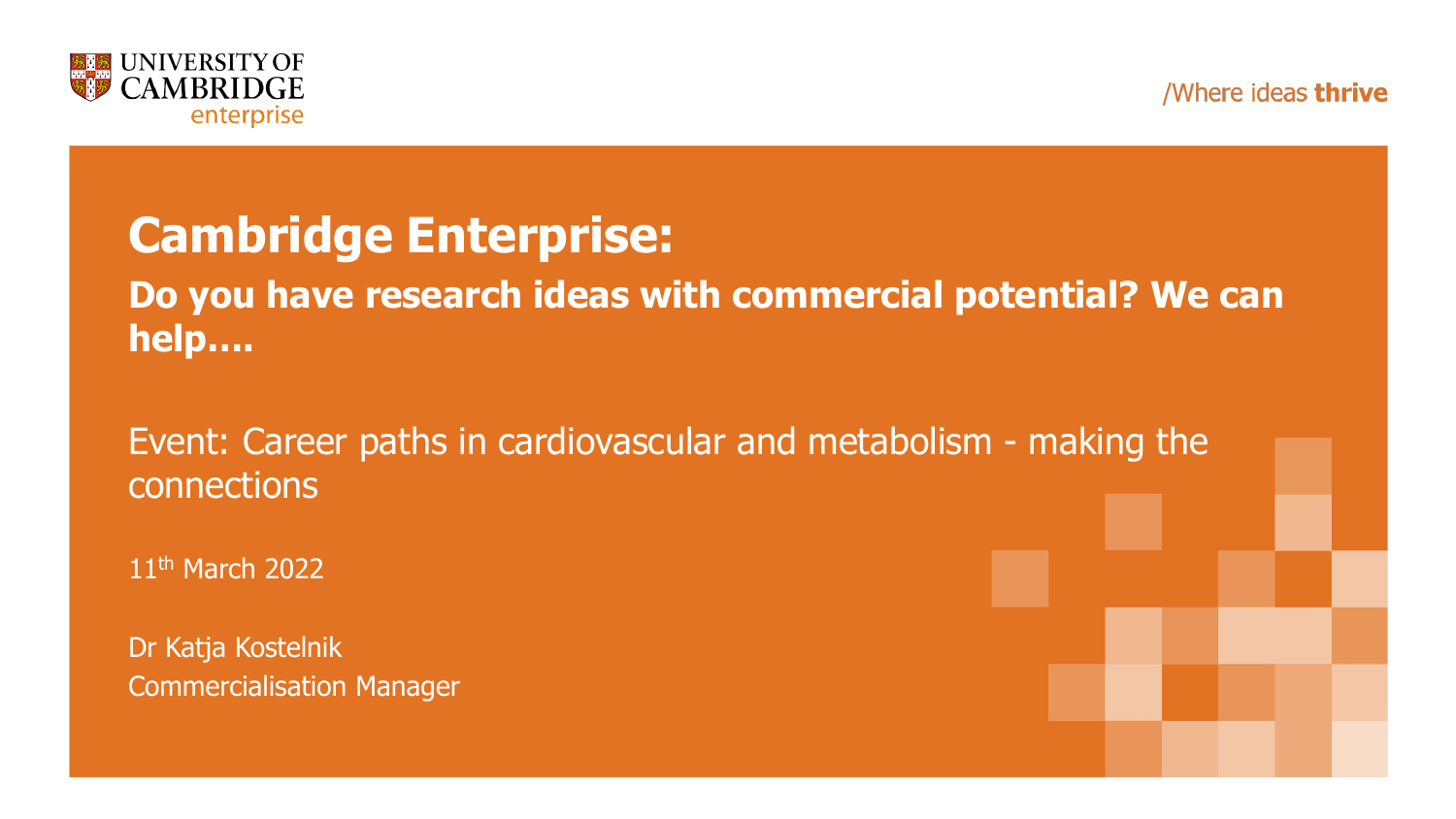#### **WHY commercialisation?**

**The mission of the University of Cambridge is to contribute to society through the pursuit of education, learning, and research at the highest international levels of excellence.**

**Cambridge Enterprise Limited, which facilitates the commercialisation of expertise and ideas that emerge from the University, is central to that mission.**

**Commercialisation is a way to generate IMPACT.**



enterprise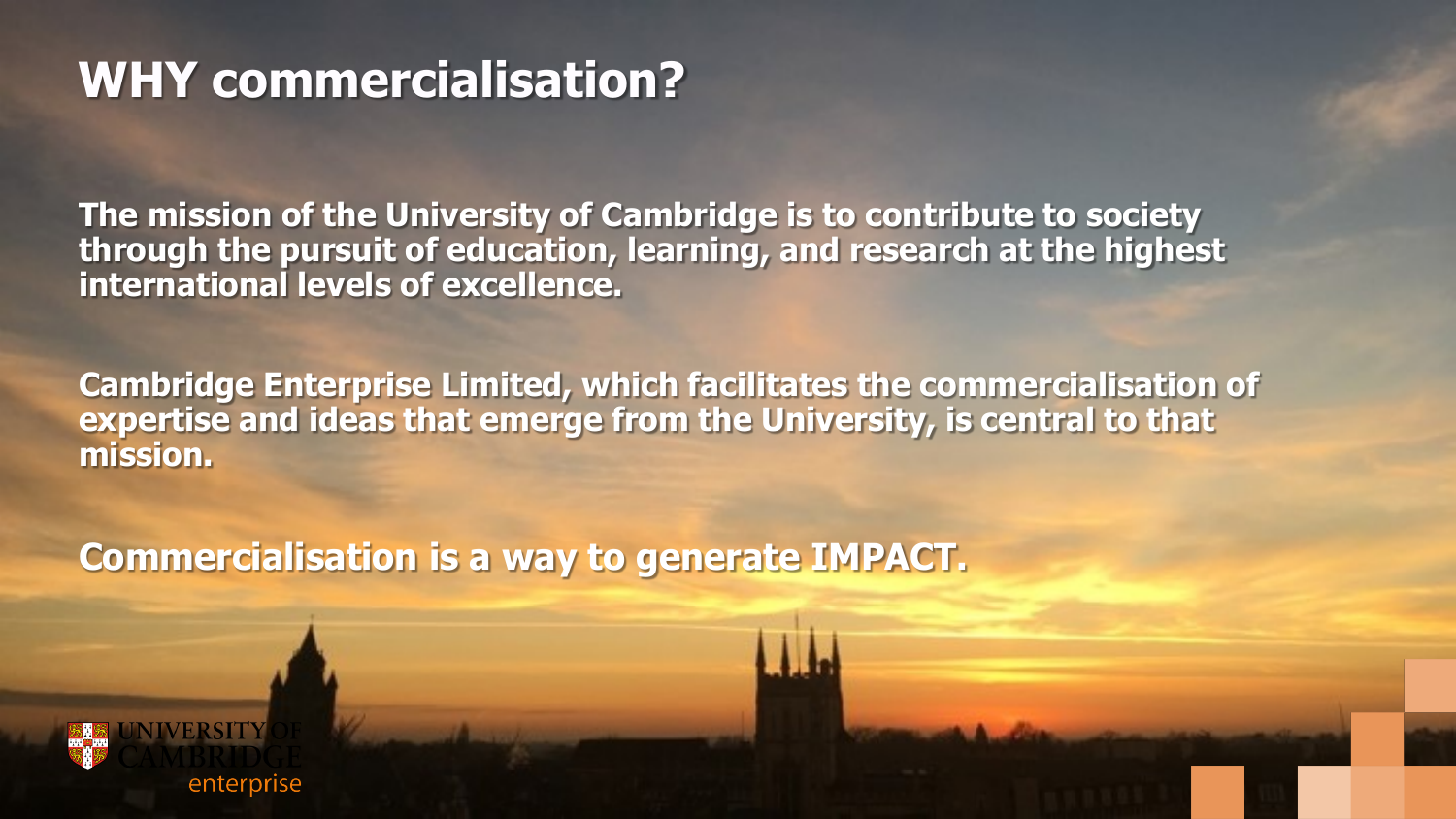#### **WHY commercialisation?**



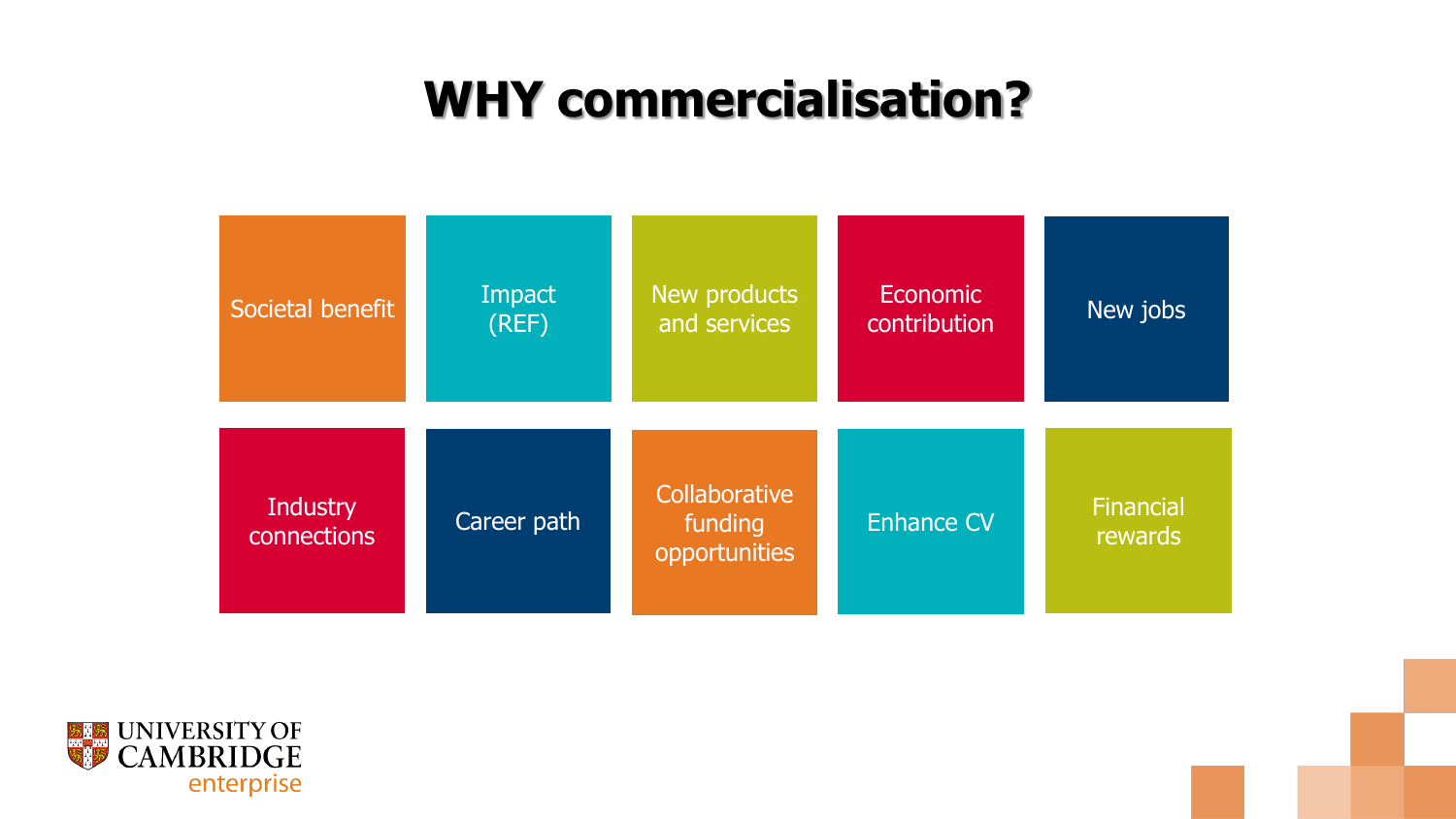#### **Technologies from a Research Laboratory**

| Cell culture                            |                                |                        |              | Gene<br>therapies  |                       |                                |                          |              | <b>Sensors</b> |
|-----------------------------------------|--------------------------------|------------------------|--------------|--------------------|-----------------------|--------------------------------|--------------------------|--------------|----------------|
| Gene<br>knockdown                       |                                | <b>Mouse</b><br>models |              | Proteomics         | Signatures/<br>panels |                                | Reagents<br><b>ADMET</b> |              |                |
| <b>Genomics</b><br><b>Methodologies</b> |                                |                        |              |                    |                       | Assays                         |                          | Prognostic   |                |
| Cell lines<br>Sequencing                |                                |                        | Imaging      |                    |                       |                                |                          |              |                |
| <b>Enzymes</b>                          | Software<br><b>Microscopes</b> |                        |              | Small<br>molecules | Diagnostic            | <b>Biomarker</b><br>Antibodies |                          |              |                |
| Equipment                               |                                | <b>Proteins</b>        |              | Cell<br>therapies  |                       | <b>Therapies</b>               |                          | Combinations |                |
| <b>Scaffolds</b>                        |                                |                        |              |                    | <b>Drug</b>           |                                |                          |              |                |
| <b>I INIVERSITY OF</b><br>CAMBRIDGE     | enterprise                     | <b>DNAS</b>            | <b>Cells</b> |                    | <b>Stem</b><br>cells  | targets                        |                          |              |                |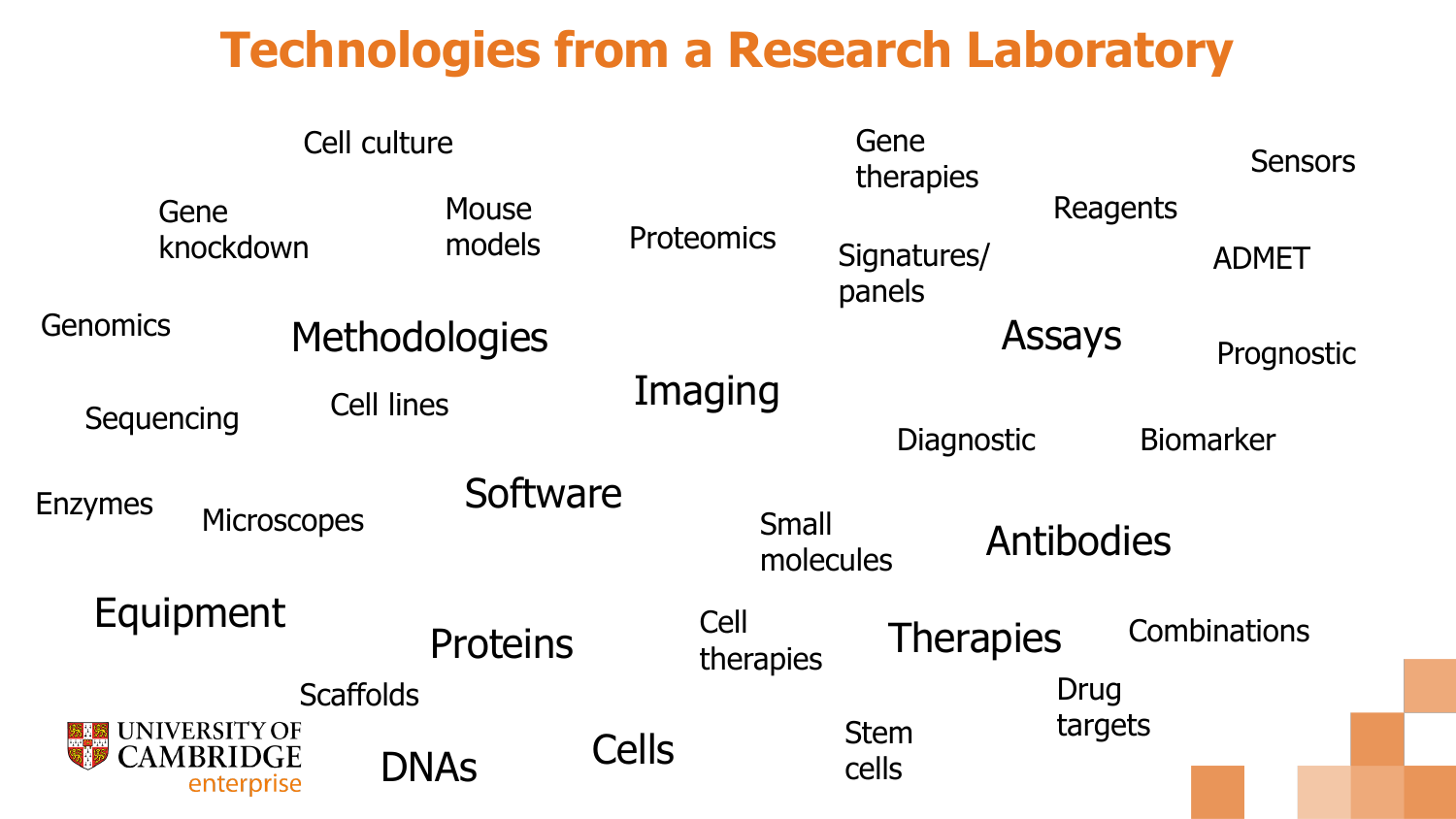### **Cambridge Enterprise Support to Researchers**

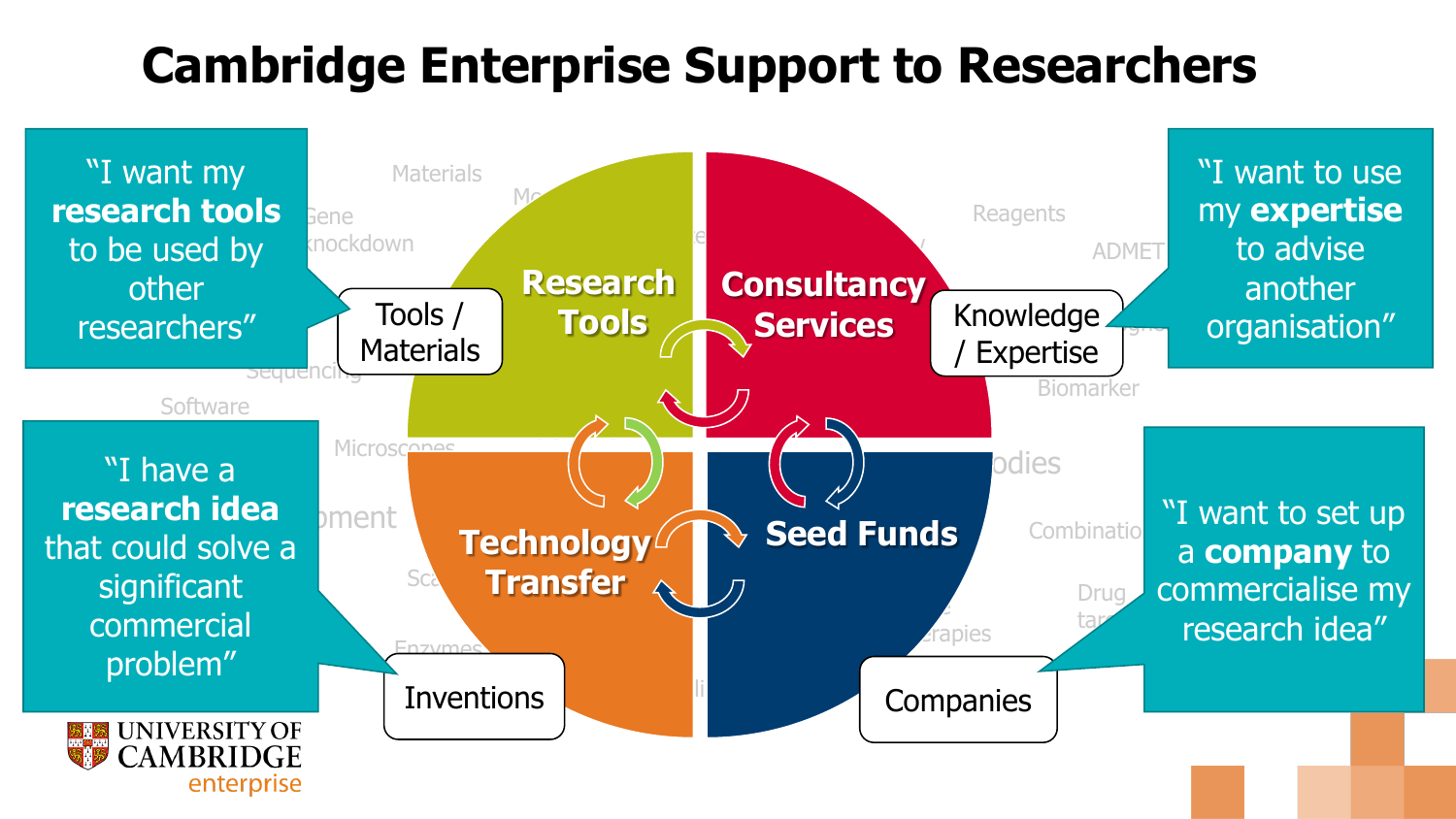#### **Commercialisation journey for a University idea**



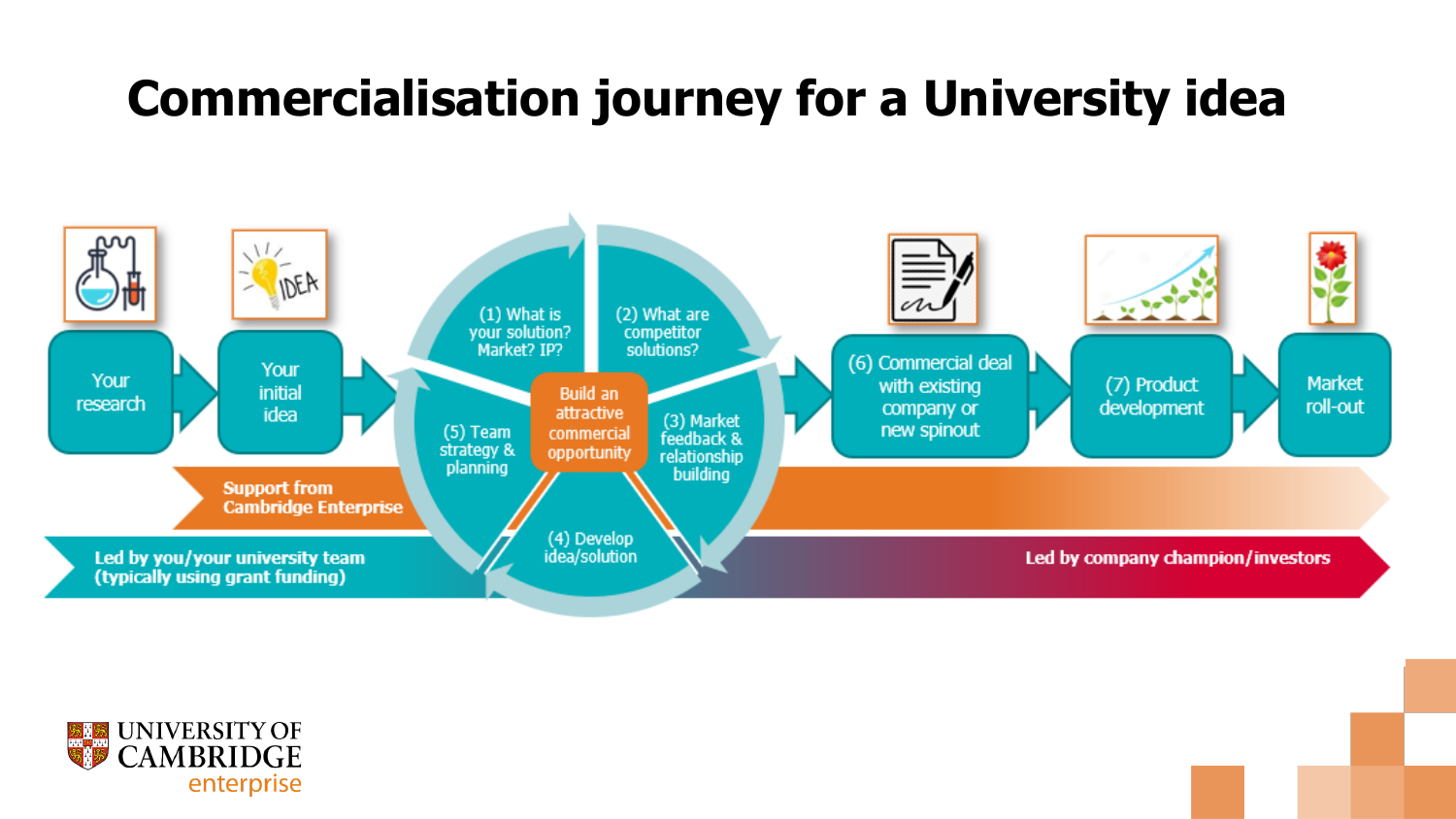# **DIOSynVax Limited**

**DIOS** VAŠ

The Vaccine Antigen Design Company

- **DIOSynVax Ltd** is a spin-out founded by Prof. Jonathan Heeney and his team in November 2019.
- The company has a promising new technology platform designed to **accelerate vaccine development**  with a novel computational biology approach to reveal and identify the optimum antigens on the virus surface.
- CE supported and **developed investment case and business plan**  with the founders.
- CE Seed Funds **provided initial seed investment** (£250k) to the company.

#### **Cambridge** coronavirus vaccine enters clinical trial

**Needle-free vaccine targets COVID-19** variants and future coronaviruses